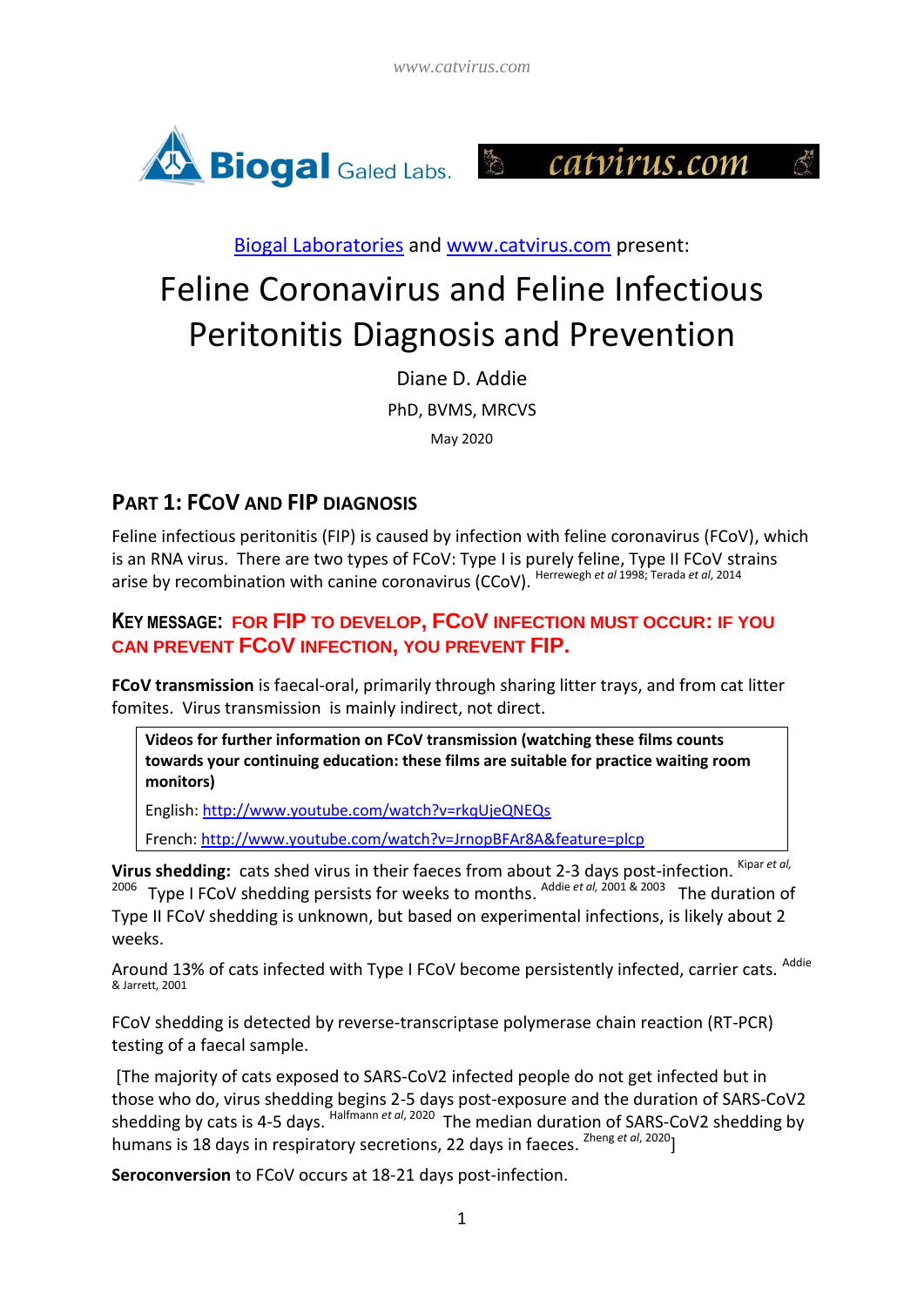#### **Initial FCoV infection of kittens can cause diarrhoea, stunting or not be detected**. In the

majority of cats FCoV infection is not detected by their guardians although the trained eye will spot uneven litter sizes, stunting, or a history of diarrhoea. FCoV-associated diarrhoea ranges from minor and transient, to major, life-threatening and even fatal, <sup>Kipar et al, 1998</sup> especially where there are co-infections with viruses, protozoa or pathogenic bacteria.

#### **Key messages:**

# **Most cats who become infected with FCoV do NOT develop FIP. Most people who become infected with SARS-CoV2 do NOT develop severe acute respiratory syndrome.**

**FIP:** up to 10% of FCoV-infected cats develop FIP—the figure is highest when kittens, with undeveloped immune systems, become infected: 70% of FIP is in purebred cats, probably because they become infected as young kittens when maternally derived antibody wanes between 5-7 weeks.

Q: Why does FIP mostly affect young kittens but SARS-CoV2 mainly causes serious symptoms in the over-eighties with co-morbidities?

A: The answer is to do with both groups having poor immune systems relative to healthy adults, and both tending to be in densely populated spaces where they are exposed to high virus doses and stress.

**SARS-CoV2** mortality varies considerably: as with all seasonal colds and flu, it is more severe in winter months. As with influenza, the majority of deaths occurred in the very old and those with severe pre-existing conditions. At time of writing (May 2020), 98% of infections are classified as mild, and only 2% as serious. https://www.worldometers.info/coronavirus/

Countries where populations take hydroxychloroquine to prevent malaria had significantly fewer cases of SARS-CoV2 than northern countries; <sup>Ahmed 2020</sup> hydroxychloroquine inhibits SARS-CoV2. Hydroxychloroquine and azithromycin, if given early in SARS-CoV2 infection, prevents progression to pneumonia. Million *et al*, 2020

[Could hydroxycholorquine be used in cats with FIP? I don't know: chloroquine causes elevated ALT in cats and only extended survival of FIP cats briefly. Takano et al, 2013 Hydroxychloroquine is safer than chloroquine: Dr Takano in Japan is evaluating its use along with feline interferon omega to treat FIP, and in Australia Prof. Norris' group is assessing mefloquine as a possible treatment. Watch the FIP treatment page of my website, www.catvirus.com, or go on my email list, for updates.]

**SARS-CoV2 can infect cats:** Idexx conducted a study of 4,000 pets (dogs, cats, horses) and all were negative by RT-PCR. However, some cats and dogs of human COVID-19 patients have tested positive: they have mostly been asymptomatic but some cats have had respiratory signs. [https://www.avma.org/resources-tools/animal-health-and-welfare/covid-19/depth-summary-reports-naturally-acquired-sars](https://www.avma.org/resources-tools/animal-health-and-welfare/covid-19/depth-summary-reports-naturally-acquired-sars-cov-2-infections-domestic-animals-and-farmed-or?fbclid=IwAR3FHl3wpZuy7aT0THY1cVUf_SsisvT5jMZljtunGsd73-PX82hNBdi94-A)estic-animals-and-farmed-or?fbclid=IwAR3FHI3wpZuy7aT0THY1cVUf\_SsisvT5jMZljtunGsd73-PX82hNBdi94-A

#### **FIP DIAGNOSIS**

In many viral infections, clinical signs are a result of the virus directly damaging the target cell. However, in FIP, FCoV takes over the cell which controls the immune response: the monocyte / macrophage and an abnormal pro-inflammatory immune response is the cause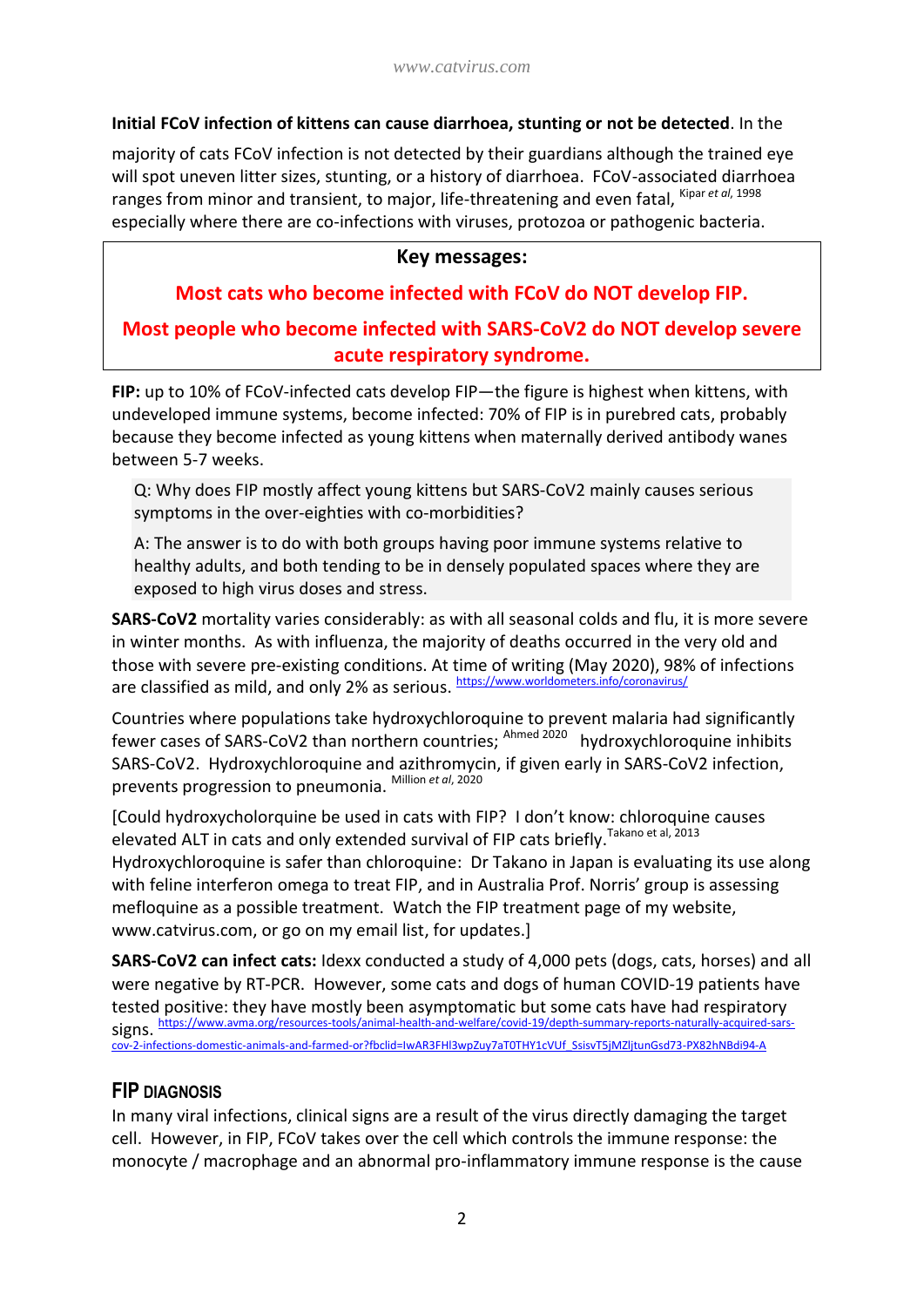of the disease. Similarly, in SARS-CoV2 infection mortality is due to the cytokine storm, rather than virus-induced cytopathic effect, and in that respect COVID-19 resembles FIP.

Clinical signs of FIP depend on the location and severity of vascular damage and perivascular pyogranulomata which is why FIP can present in so many different ways.

Cartoon video on FIP pathogenesis

<http://www.youtube.com/watch?v=6RyI2LI9R9Q&feature=related>

Due to time constraints in this webinar, diagnosis of FIP will necessarily be extremely brief and focussed on essential messages. However, on my YouTube channel, there is a series called "Does X Have FIP?" For example, ["Does Pancho Have FIP?"](https://www.youtube.com/watch?v=_JLdLQKpoyA) "[Does Tommy Have FIP](https://www.bitchute.com/video/z06chepJrPZ5/)." These videos go into FIP diagnosis in considerable detail and count for continuing education time.

In my online FIP referral practice, people usually subscribe in order to discuss FIP treatment—I always insist that first we establish the diagnosis: 80% of cats from first opinion practices and 40% of cats from referral practices turn out to have some other condition, they do not have FIP.

## *"A wrong diagnosis can be far more devastating than no diagnosis."*

Prof. Mike Willard

Such erroneous FIP diagnoses have included toxoplasmosis, tumour, bacterial peritonitis or pleurisy, nutritional problems. One cat simply required a dental! These mis-diagnoses were sometimes made for the flimsiest of reasons: raised globulins (globulins rise in ALL infections!) or the presence of a FCoV antibody titre.

## **Key message:**

**A positive FCoV antibody test does NOT equate to a diagnosis of FIP: cats sick with non-FIP conditions can be co-incidentally antibody positive for FCoV.**

# **FIP confirmation in a nutshell:**

**Effusive FIP:** positive FCoV RT-PCR test on effusion

**Non-effusive FIP:** positive FCoV RT-PCR test on a mesenteric lymph node ultrasound guided fine needle aspirate

## **Key message:**

**Never do a FCoV RT-PCR test on blood—even if your veterinary laboratory requests a blood sample for this test.\* Most cats with FIP will have a negative FCoV RT-PCR test on blood and 5% of healthy, or non-FIP sick cats, will be positive.**

**\*Consider changing your laboratory if they know so little about FIP as to ask for blood for FCoV RT-PCR testing.**

Although immunohistochemistry is considered the gold standard for FIP diagnosis, and is certainly what to do for a cat post mortem, it requires too invasive an intervention in the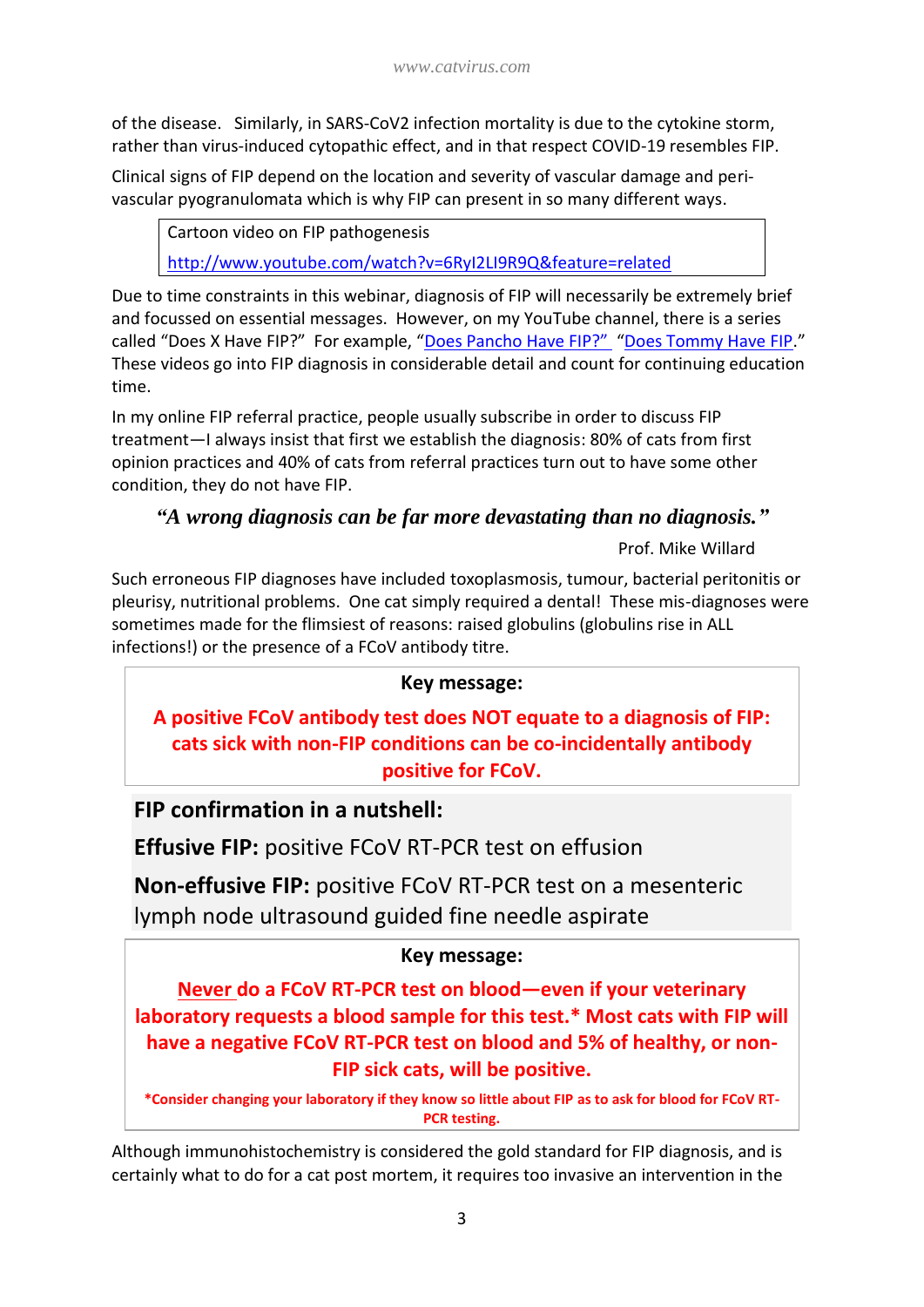living cat, and in practice, most clinicians accept that a positive FCoV RT-PCR test on an effusion, or—in non-effusive cases—mesenteric lymph node (MLN) fine needle aspirate (FNA), or aqueous humour, to be sufficiently diagnostic of FIP<sup>Dunbar et al, 2019</sup> to begin FIP treatment. A positive FCoV RT-PCR result on an effusion or MLN FNA is 96% specific for FIP: in my view that is sufficient evidence to begin specific FIP treatment, provided the cat ticks most of the boxes on the FIP diagnostic algorithm (free download from catvirus.com).

However, FCoV RT-PCR testing requires a wait of about one week, and you need some answers more quickly when faced with a sick cat.

## **A negative FCoV antibody test can quickly and inexpensively rule out a diagnosis of FIP but only IF THE TEST IS SENSITIVE ENOUGH (see below).**

#### **Lab tests 101**

## **SENSITIVITY is the ability of the test to detect SMALL quantities of an antibody or antigen**

## **SPECIFICITY is the ability of a test to detect the antibody or antigen ACCURATELY**

If you have problems remembering which way round this is, just think about people with allergies who are sensitive to trace amounts of their allergen, but may require tests to establish to what, specifically, they are allergic.

#### **Which FCoV antibody test is the best?**

I conducted an independent trial of available FCoV antibody tests, including in-house tests and laboratories. <sup>Addie et al, 2015</sup> Companies who donated tests were given the choice of whether or not their tests should be included in the publication (i.e. the table of results below does not include results of companies who requested their results to be withheld, or who chose not to participate, e.g. Antech, Idexx).

|                         | <b>IFA FCOV</b> |            | <b>IFA TGEV</b> |        | <b>ELISA</b>                   | Rapid Immunomigration /<br>lateral flow |                              |                                |
|-------------------------|-----------------|------------|-----------------|--------|--------------------------------|-----------------------------------------|------------------------------|--------------------------------|
|                         | <b>Biobest</b>  | <b>VDS</b> | <b>EVNA</b>     | Zurich | <b>FCoV</b><br>Immuno-<br>comb | Speed F-<br>Corona                      | <b>FASTest</b><br><b>FIP</b> | Anigen<br>Rapid<br><b>FCoV</b> |
| Sensitivity<br>%        | 96.1            | 100        | 96.2            | 100    | 100                            | 92.4                                    | 84.6                         | 64.1                           |
| <b>Specificity</b><br>% | 100             | 100        | 97.5            | 83.3   | 100                            | 100                                     | 100                          | 100                            |

Biobest Laboratories Ltd,, Penicuik, Scotland.

VDS: Veterinary Diagnostic Services, University of Glasgow Veterinary School, Scotland.

EVNA : UMR 1161-Virologie-INRA-ENVA-ANSES, Maisons-Alfort, France.

Zurich: Clinical Laboratory, Vetsuisse Faculty, University of Zurich, Switzerland

FCoV Immunocombe, Biogal, Israel.

Speed F-Corona, Virbac, Nice, France.

FASTest FIP, MegaCor Diagnostik, Hoerbranz, Austria.

Anigen Rapid FCoV Ab Test Kit, Bionote Inc, Seoul, Korea.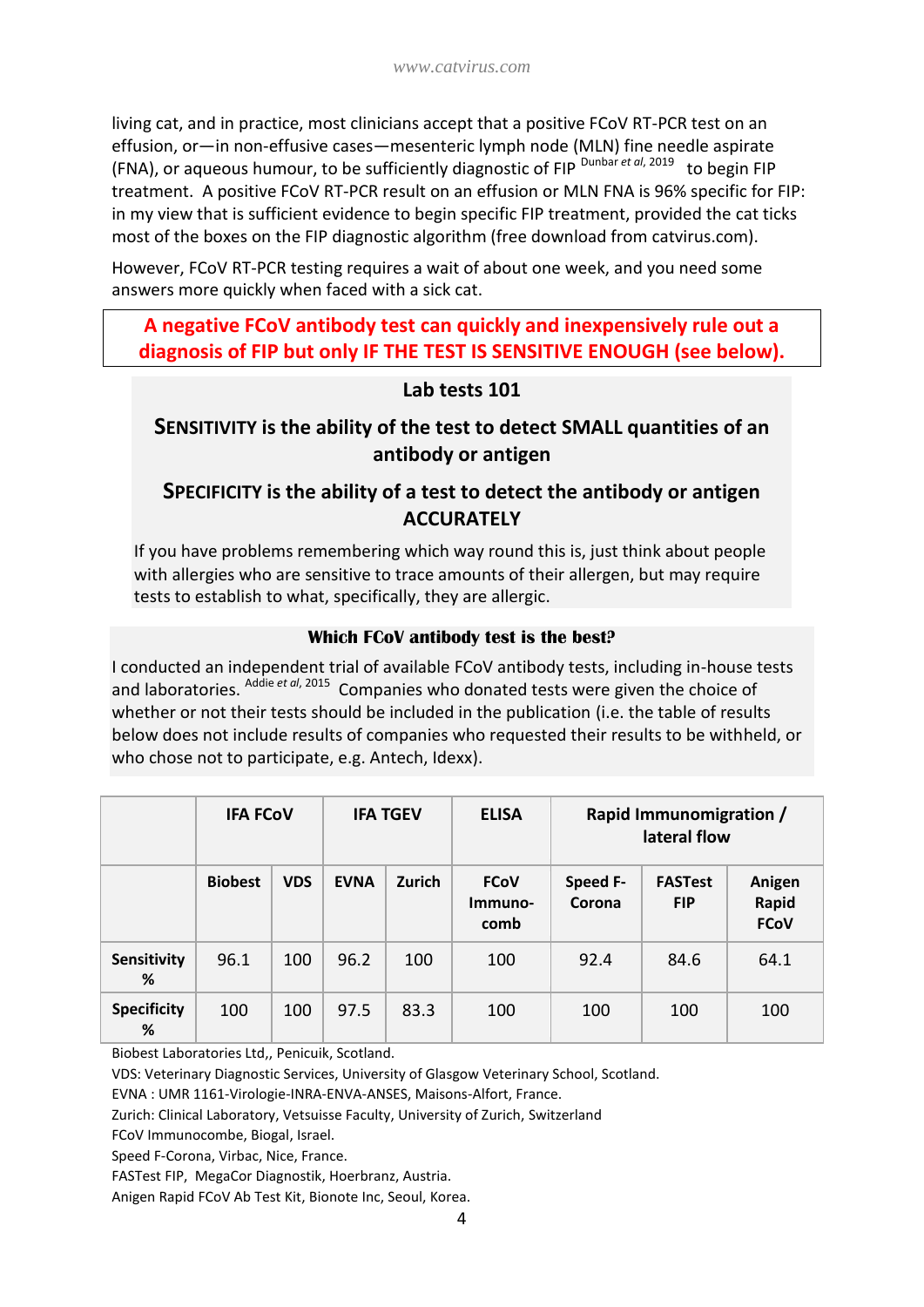Of all the in-house tests, the FCoV Immunocomb (Biogal) fared best in that study. Addie et al, 2015 I like the Immunocomb because it doesn't require sophisticated laboratory equipment such as a plate ELISA reader; it only requires a fridge (to store the kit in) and the CombCam for reading the combs, which can be purchased from Biogal. I highly recommend you use the Biogal reader rather than trying to eyeball the results: we found poorer sensitivity and specificity in a previous study we conducted on the FCoV Immunocomb, Addie *et al,* <sup>2004</sup> probably because we relied on human observation of the result grey spots.

The less good sensitivity results of the in-house lateral flow / rapid immunomigration tests in our study could have been partly due to the fact that mostly effusions were used, rather than plasma or serum: virus in the effusion may have bound available antibody rendering it unable to bind with viral antigen in the test kits.

#### **Recommendation: perform in-house FCoV antibody tests on plasma or serum, rather than on effusion or whole blood.**

**IN USING THE FIP DIAGNOSIS ALGORITHM, DON'T BE TEMPTED TO SKIP THE CAT'S HISTORY STAGE**

#### **Key message: for FIP to develop, a cat must become infected with FCoV.**

I have diagnostic flowcharts for effusive and non-effusive FIP, as well as for FCoV diarrhoea and for using FCoV antibody and RT-PCR tests on the [www.catvirus.com](http://www.catvirus.com/) website on the [Downloads](http://www.catvirus.com/downloads.html) page. I know it's time consuming to take a thorough history, so I have made printable question sheets that your clients can fill in in the waiting room: that is also available to download from the website. In the webinar, I gave an example of this Step 1 of the algorithm saving the life of a cat who had been diagnosed as having an FIP pyogranuloma in the brain: the cat was a teenage, ex-street cat living in a household with no other cats—he had had no opportunity to become infected with FCoV and his guardians realised that from Step 1 of the algorithm and questioned the diagnosis. The diagnosis (made in a UK vet school referral clinic) was wrong; the FCoV antibody titre had been a false positive. Following correct diagnosis, the cat was put onto chemotherapy, instead of being subject to painful GS-441524 injections for 12 weeks.

## **Key message: for FIP to develop, a cat must have had the opportunity to become infected with FCoV.**

Most cats who develop FIP do so within the first 18 months post-infection, by 36 months post-infection, there is only a 5% chance of FIP developing. Addie *et al*, 1995 Therefore, it is not only important to establish that a cat could have become infected, but also if the opportunity was within the previous 3 years.

## **[5 minute break for questions: note, all questions will be answered in a document uploaded to the Biogal website.]**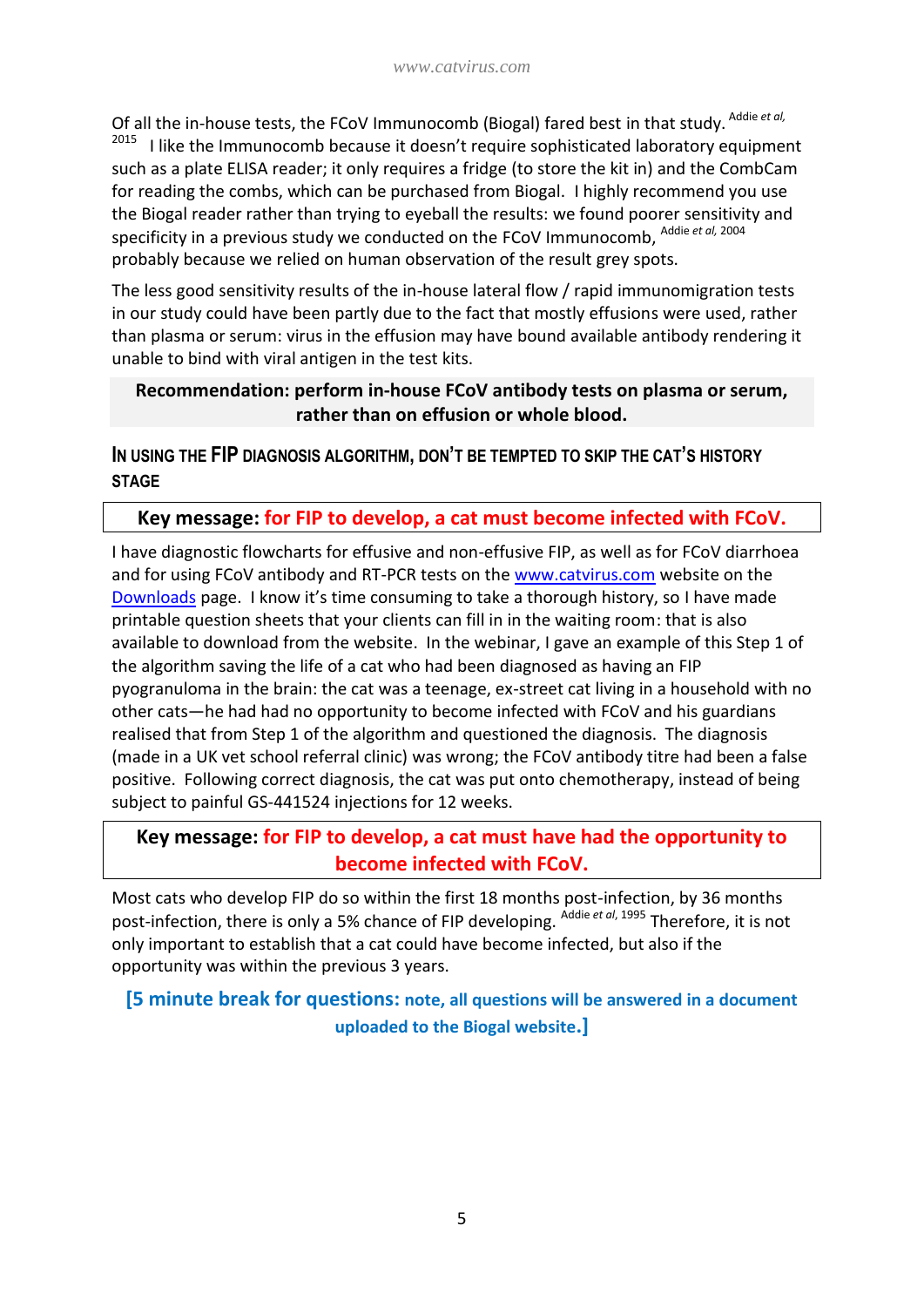## **PART 2: PREVENTING FIP**

#### **Key message: if you prevent FCoV infection, you prevent FIP.**

#### **FULLER'S EARTH BASED CAT LITTERS CAN REDUCE BUT NOT ABROGATE FCOV TRANSMISSION**

We found that bentonite-based (Fuller's earth) cat litters abrogated FCoV transmission *in vitro* (i.e. in cell culture) but studies in two multicat households with endemic FCoV showed that virus transmission was reduced, but not abrogated. Addie *et al,* 2020 Dr Elsey's Cat Attract cat litter performed the best. Lack of tracking is an important quality in minimising FCoV transmission.

#### **Video on the cat litter study:**

<https://www.bitchute.com/video/JnxhgvQqo9Xq/>

<https://youtu.be/eEkOFXh8Xd4>

Open source paper:

<https://journals.sagepub.com/doi/full/10.1177/1098612X19848167>

#### **A FOUR TO SEVEN DAY COURSE OF MUTIAN PILLS STOPS FCOV SHEDDING**

The percentage of cats shedding FCoV at any one time is very low in the general population, but can be very high in multicat environments such as rescue shelters, boarding and breeding catteries.

We heard about cat breeders who were experimenting with anti-virals in an attempt to stop FCoV shedding amongst their cats, sometimes with disastrous consequences for the cat. Following her discovery that Mutian could stop FCoV shedding, Ragdoll breeder, Sheryl Curran, who had a scientific training, approached me for advice about how to eradicate the virus from her cats. For years, Sheryl had been following my advice about keeping cats in small groups, testing them annually for FCoV antibodies, and she had managed to reduce the number of FCoV shedders in her household, but she was unfortunate in having quite a number of FCoV carrier cats. About 13% of cats who get infected with FCoV-infected become chronic persistently-infected virus shedders. <sup>Addie & Jarrett, 2001</sup> I requested that Sheryl keep note of the drug dosages she was using, and take faecal samples from her cats daily which we tested by quantitative real-time reverse-transcriptase PCR (RT-qPCR), which detects FCoV RNA, to monitor virus shedding. In our study, 2mg/kg of Mutian stopped 8 of 10 cats shedding FCoV; therefore the dose was increased to 4mg/kg. <sup>Addie et al, 2020</sup> (See table below for quantity of the active anti-viral, Mutian Xraphconn, in each capsule.)

**Dose of Mutian to stop FCoV shedding:** 4mg/kg for 4-7 days. For an average-sized cat of 4 to 5 kg, two Mutian 200 capsules (Nantong Biotechnology, China) given for 4-7 days stops FCoV shedding. In our study, 4 of 29 cats required a repeated course of Mutian to ensure clearance of the virus, <sup>Addie et al, 2020</sup> therefore although a four day course of Mutian stopped most cats shedding virus, it could be prudent to use it for 5-7 days.

|            | <b>Actual Mutian</b><br><b>Xraphconn content</b> | Dose for stopping FCoV shedding<br>or treating effusive FIP* |
|------------|--------------------------------------------------|--------------------------------------------------------------|
| Mutian 200 | 10 <sub>mg</sub>                                 | 1 capsule/2 kg sid                                           |
| Mutian 100 | 5 <sub>mg</sub>                                  | 1 capsule/1 kg sid                                           |
| Mutian 50  | 2.5mg                                            | 1 capsule/0.5 kg sid                                         |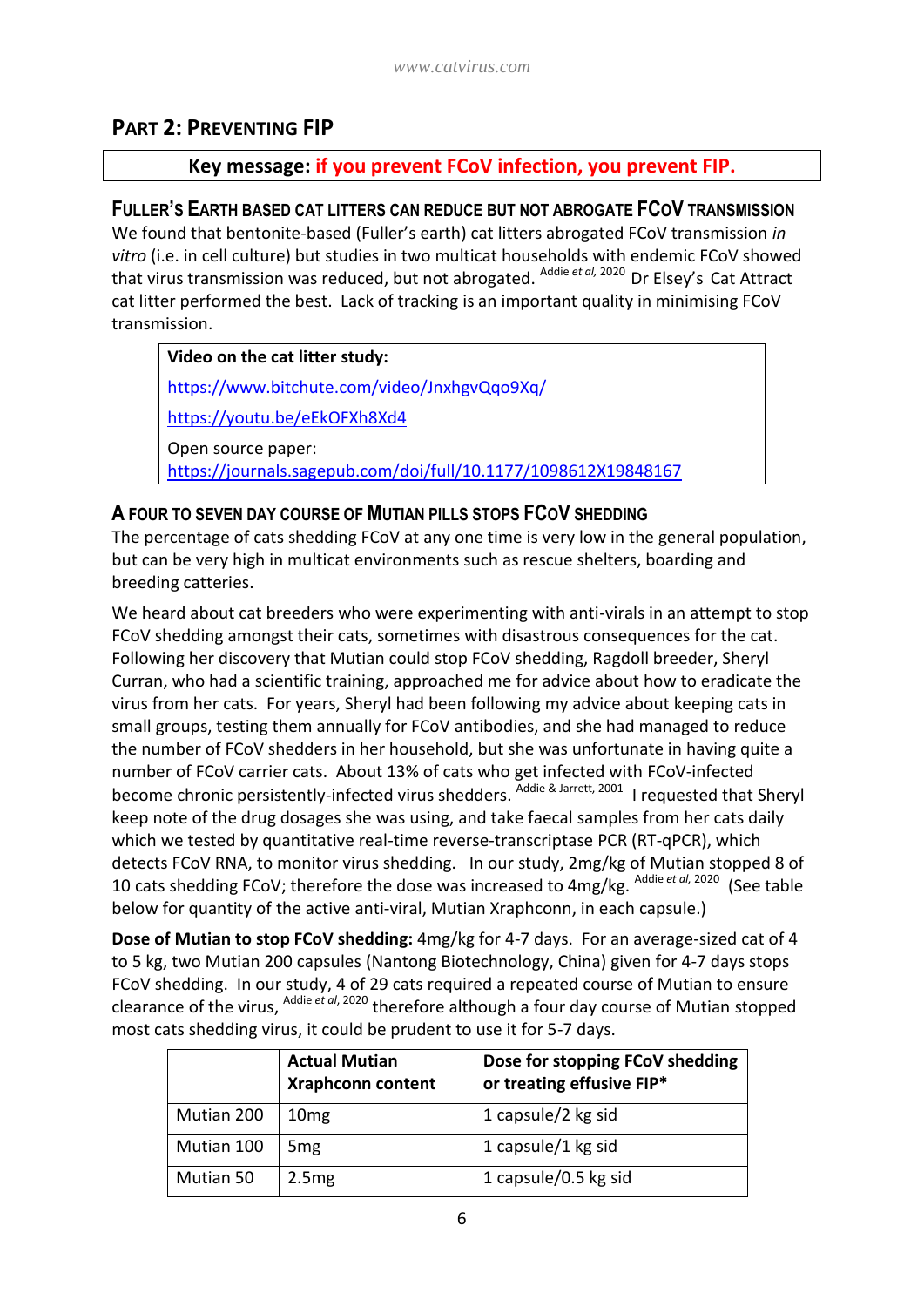\* For treating non-effusive FIP with intra-ocular presentation use 1.5 times the normal dose, and for neurological FIP use twice this dose, until haematological and biochemical values return to normal. Monitor biochemistry (especially ALT, SDMA) and urine SG in cats on long term high dose treatment.

#### **Key messages**

-

- **it is essential to do a post-treatment faecal RT-PCR test** to ensure that all of the cats are fully negative; otherwise a single missed cat will reinfect the other cats: FCoV is extremely contagious.
- **make sure faecal samples DO NOT have cat litter on them** or that could inhibit the PCR test leading to **a false negative result.**
- **use a laboratory that reports virus quantity and CONTROLS FOR FAECAL PCR INHIBITORS. 1**

Remember that Mutian is not legal in all countries and consult your professional body for advice about its use. In the UK, the RCVS advised me not to buy Mutian myself, but that monitoring and advising on cats being treated with it would not be problematic with our governing body. I've been advised that the situation in France is similar.

#### **ADDRESSING CONCERNS THAT USING ANTI-VIRALS TO STOP FCOV SHEDDING COULD LEAD TO VIRAL DRUG RESISTANCE**

[This section is not part of the webinar unless a question arises: it is included for your information only.]

First: using anti-virals at too low a dose, or too short a duration could theoretically lead to viral resistance to the drug; therefore the purpose of our observational study was to define a drug dose and duration of one popularly used anti-coronavirus drug so that proper guidelines would exist to discourage experimental, improper, use of the drug. The fact is that cat breeders all over the world were already experimenting themselves with various anti-virals ought online since the publication of the Pedersen anti-viral papers, which were open access. Pedersen *et al*, 2018 & 2019

Secondly, drug-resistant mutations are more likely to occur where there is a higher virus load and/or where the anti-viral has to be used for a long time, and cats who have FIP have much higher virus loads and require many weeks of treatment, compared with cats who basically mainly have FCoV infection of the gastro-intestinal tract. By preventing FIP, we are reducing the amount of anti-viral that is going to be used within the riskiest group for resistant viruses emerging.

Third: treating in-contact cats of cats who have FIP prevents re-infection of the FIP recovered cat and likely prevents at least some of the in-contact cats developing FIP, reducing overall drug use. For the same amount of drug for each cat being treated for FIP for 12 weeks, at least 12 asymptomatic FCoV-infected cats can be treated and prevented from developing FIP.

Fourth: it is erroneous to call a FCoV-infected cat without FIP a "healthy" cat, even in cats without FIP, this virus has adverse effects—we have seen weight gain in cats that we thought were asymptomatic FCoV-infected cats once we got rid of the virus; often their

<sup>&</sup>lt;sup>1</sup> This will likely mean using <u>Veterinary Diagnostic Services</u> (VDS), Glasgow, Scotland, UK. VDS receive samples from all over the world.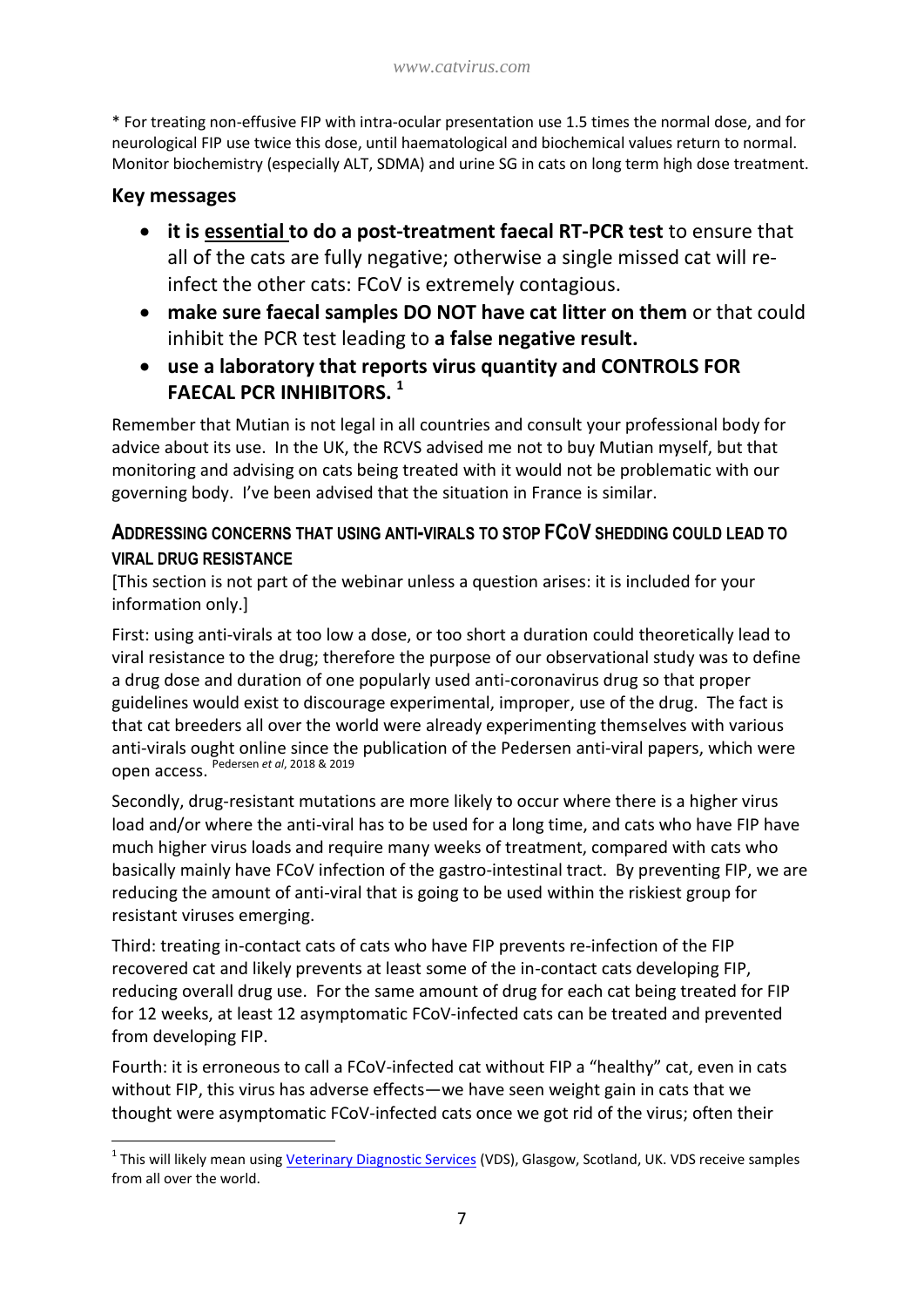guardians and sometimes even their vets hadn't realised that those cats were seriously underweight.

Fifth: over 90 cats have now received Mutian to stop FCoV shedding and we have not encountered drug resistance.

#### **DECREASING FCOV ANTIBODY TITRES CONFIRM RECOVERY FROM FCOV INFECTION OR FIP**

I believe that eliminating FCoV infection, especially in breeding catteries, will prevent a significant amount of FIP development, but one reviewer of our paper pointed out that I had not actually proven that to be the case! They were right. Therefore I am keeping in contact with the cat guardians and if their cats have leftover blood from any samples taken for any reason, I request a FCoV antibody test on the samples. It would not be ethical to request bloods to be taken specifically for this purpose, so at present I do not have enough data on this to prove or disprove my hypothesis. FCoV titres are falling in 3 asymptomatic FCoVinfected cats who were in the same household as a cat with FIP and were treated to prevent his re-infection and 3 other cats in another household are now seronegative for FCoV antibodies. Prevention of re-infection of a FIP-recovered cat is the main reason for people using Mutian to stop FCoV shedding; other reasons include treatment of FCoV-associated diarrhoea, and to prevent infection of kittens in breeding catteries.

For a FCoV antibody titre to persist in a cat, antigenic stimulation needs to be occurring somewhere in the body, therefore when a cat's FCoV antibody titre decreases, it is reasonable to suppose that virus has been cleared from his or her body (unless of course the cat is on some kind of immunosuppressive treatment such as prednisolone, which will artificially cause the FCoV titre to decrease).

One thing is certain, that kittens born into FCoV-free breeding catteries are far less likely to develop FIP than kittens born into catteries with endemic FCoV, and if they go to a home with no other cats, they won't be exposed to FCoV.

Sheryl Curran was the first UK cat breeder to eliminate FCoV from her household using Mutian capsules. She proudly shared photographs of the first litter of FCoV-negative Ragdoll kittens born into her FCoV-free cattery. To reduce her concerns about what could happen if her kittens encounter FCoV in their new homes she obtained a special permit to import the FIP vaccine, Felocell FIP (Zoetis), to try to give them protection in their new homes.

## **THE TRUTH ABOUT THE FIP VACCINE: FELOCELL FIP (ZOETIS)**

There won't be time in the webinar to talk about the vaccine in detail, but I have made a video about it:

For more information on the FIP vaccine, please watch my video: *The truth about the FIP vaccine:* [www.bitchute.com/video/v06NRacWVie8/](http://www.bitchute.com/video/v06NRacWVie8/)

Felocell FIP is an intra-nasal temperature-sensitive vaccine which must be given at at least 16 weeks of age in order to be effective. The second dose should be given 3 weeks later. Unfortunately, by 16 weeks of age, most purebred kittens are already infected, which means that the vaccine is of limited use in the largest demographic of FIP victims: young pedigree cats. It also means that it probably won't work in shelter kittens, although it will protect many adult cats going into shelters.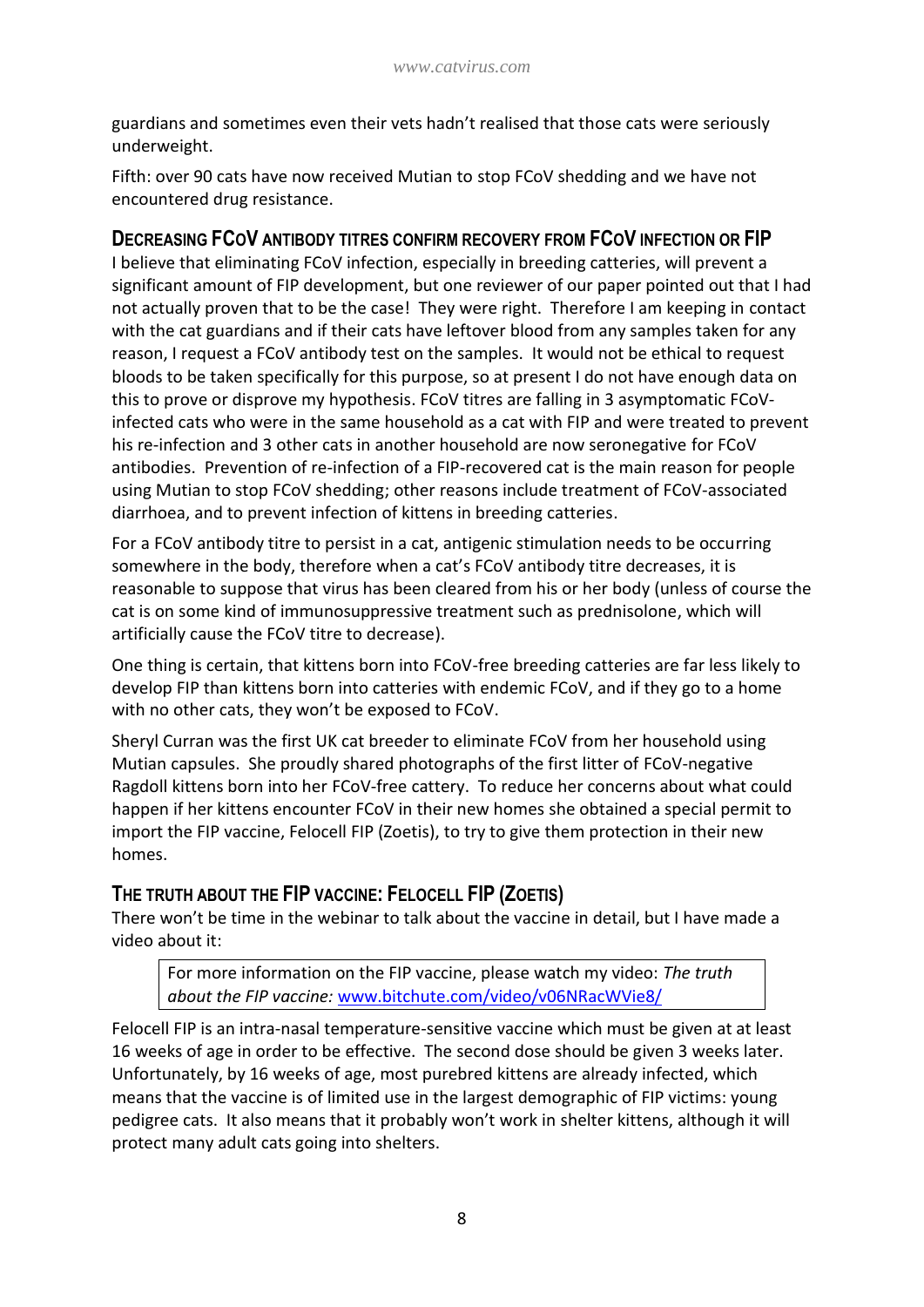An independent placebo-controlled study <sup>Fehr *et al*, 1997</sup> showed that the vaccine was effective in FCoV naïve cats, but if the cat was already viraemic with feline coronavirus, the vaccine was unable to protect the cat, since its mechanism of action is to elicit local immunity in the nares and oropharynx, which is where cats are most likely to first encounter infection.

Now that two UK cat breeders have become FCoV-free, there is interest in vaccinating kittens who are born into these households to protect them from FIP in their new homes.

#### **Warning: an injected SARS-CoV2 vaccine could be dangerous**

Most attempts to develop an FIP vaccine failed because of antibody dependent enhancement leading to greater mortality amongst vaccinated compared with unvaccinated cats subject to the same virus challenge. Vennema *et al*, 1990

The target cell for FCoV (and SARS-CoV2) is the monocyte / macrophage: antibody to the virus can enable the virus to enter the target cell, the monocyte, via the Fc receptor, and there is every reason to believe that that could also occur with a SARS-CoV2 vaccine, since it has hampered attempts to develop a vaccine to SARS-CoV1. Jaume *et al*, 2012; Liu *et al*, 2019 . US vaccine manufacturers have lobbied their government to prevent them being sued in the event of vaccine side effects, which has led to a cavalier attitude to vaccine safety. One repeatedly hears Bill Gates calling for a guarantee that vaccine manufacturers not be held financially responsible for side effects induced by the SARS-CoV2 vaccines he wishes to inject into every man, woman and child on the planet. <sup>Corbett, 2020</sup> Such an experiment on the human race is dangerous and unnecessary.

This is one area where I would hope that medics would learn from veterinarians. Personally, I would not accept any injected coronavirus vaccine, although I might consider an intra-nasal one when I reach my dotage (but not before!).

## **FCOV ANTIBODY TESTING TO PREVENT FCOV INFECTION AND FIP**

A FCoV antibody titre of zero shows that the cat is not shedding virus (unless in the 3 week post-infection period prior to seroconversion). FCoV antibody testing is quicker and less expensive that RT-qPCR testing of faeces, but **to be used as an effective screen, sensitivity of the test is essential.**

Please watch a cartoon video of using FCoV antibody testing to protect one's cats: <https://youtu.be/nDy1VPiA9z8>

Also see my blog on this subject: [https://www.biogal.com/blog/how-to](https://www.biogal.com/blog/how-to-avoid-fip-in-your-cat/)[avoid-fip-in-your-cat/](https://www.biogal.com/blog/how-to-avoid-fip-in-your-cat/)

Many cat breeders test annually for FeLV and FIV infection, and it would be simple for them to add FCoV antibody testing to their annual screen. FCoV-free cat breeders can remain FCoV-free by insisting that cats or kittens they intend to purchase prove that they are FCoV antibody negative. Veterinary surgeons on the Falkland (Malvinas) Islands found that the cats there were FCoV-free and insisted that imported cats be FCoV antibody negative. Addie *et al*, 2012

For such FCoV/FIP prevention strategies to be effective it is essential for the antibody test to be sensitive, because a false negative result could allow a FCoV shedding cat into the household or country, and for the virus to spread throughout the population.

\*\*\*\*\*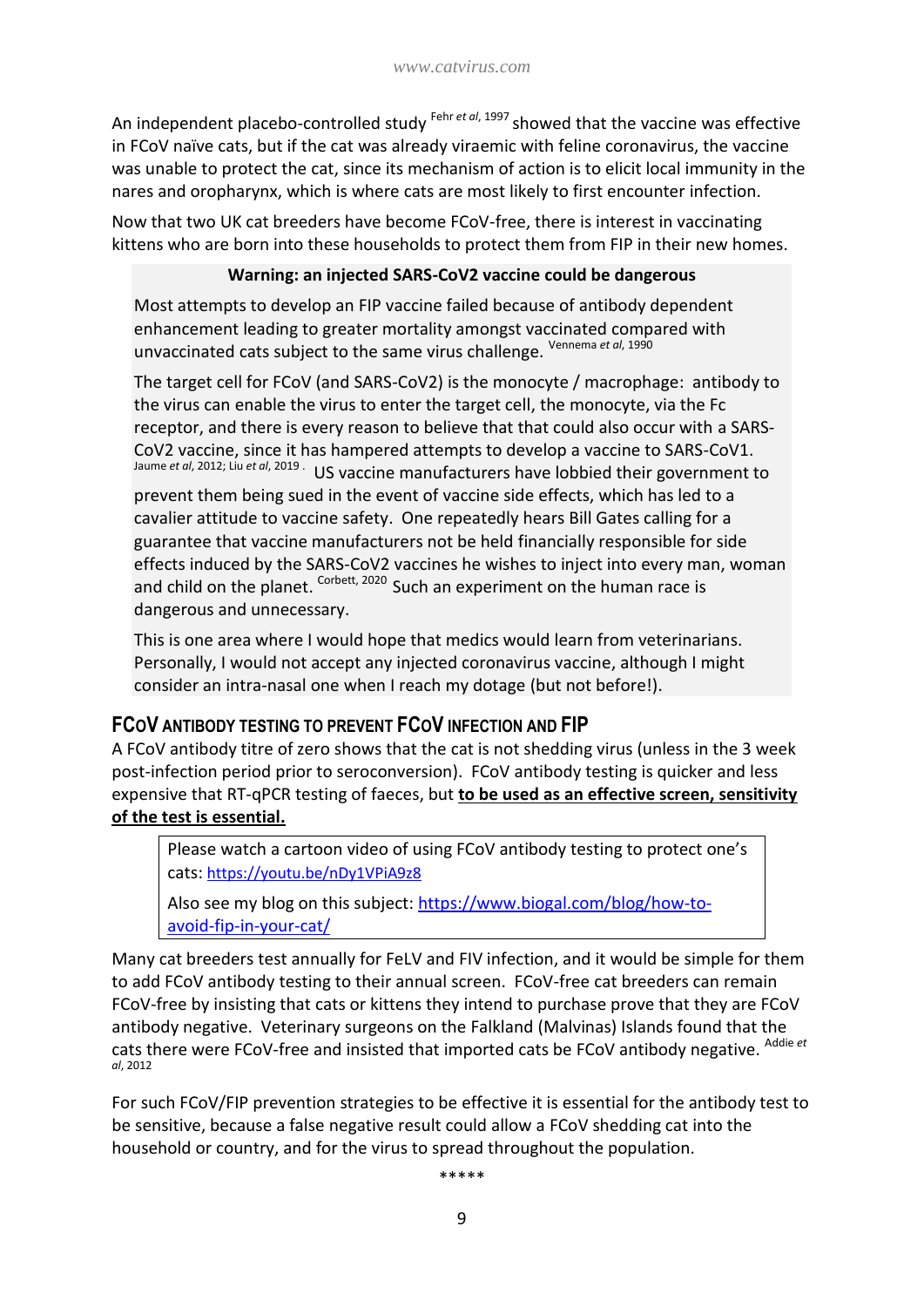#### \*\*\*\*\*

## **WOULD YOU LIKE TO HELP A FCOV/FIP STUDY?**

We are interested in the vaccination histories of cats with and without FIP: if you would be willing to share your practice results please contact our veterinary student, David Lee, on:

davidleeUGA@gmail.com

We are interested in all kinds of vaccines, not just Felocell FIP. If you have experience of using Felocell FIP, we would also be keen to hear about that.

\*\*\*\*\*

#### **RNA VIRUS 101: REFRESHER ON MUTATION, DELETION, INSERTION, RECOMBINATION**

[This section was omitted from the webinar due to time constraints.]

RNA viruses tend to vary genetically more than do DNA viruses because the latter have a proof-reading mechanism.

**Mutation:** a change in one or many nucleotides, which may or may not lead to a change in the amino acid coded for.

**Deletion:** loss of a section of RNA or DNA. Most deletions are probably fatal (to the virus), but not always—in systemic FCoV infection, part of the 3c gene can be discarded, leading to loss of the virus's ability to replicate in the gut. <sup>Chang et al, 2010</sup> This deletion explains why around 25% of cats with FIP no longer shed virus in their faeces. Addie *et al*, 1996

**Insertion:** this is when a viral genome acquires novel genetic material. An example of that having been done intentionally by scientists was published in Nature Medicine, when Menachery *et al*, 2015 deliberately inserted genetic code into the first SARS-CoV to confer upon it the ability to infect the human angiotensin converting enzyme II (ACE2) receptor. I have been unable to establish whether or not this laboratory-created virus is the virus we know as SARS-CoV2.

**Recombination:** this is when viruses exchange genetic material. Type II FCoV is an example of this: wholly feline Type I CoVs recombine with canine coronavirus (CCoV) to make Type II FCoVs, which, because they are new to the cat population, are frequently more lethal than Type I viruses, to which the cat population may have some herd immunity. Recombination is a problem for human health, in that emerging viruses, especially influenza viruses, frequently arise from the combination of large densities of animals in industrial farms in close contact with humans, allowing for the animal pathogens to jump species. Greger 2006

\*\*\*\*\*

**USEFUL WEBSITES Diane Addie's FCoV/FIP, FGS, blood typing and genetic conditions website:**  [www.catvirus.com](http://www.catvirus.com/)

To download the FIP/FCoV enteritis diagnosis algorithms: [www.catvirus.com/downloads](http://www.catvirus.com/downloads)

Addie's book for cat guardians: *FIP and Coronavirus*, available from Amazon: [www.amazon.com/Feline-Infectious-Peritonitis-Coronavirus-Everything](http://www.amazon.com/Feline-Infectious-Peritonitis-Coronavirus-Everything-ebook/dp/B00P8BNA0I/ref=sr)[ebook/dp/B00P8BNA0I/ref=sr](http://www.amazon.com/Feline-Infectious-Peritonitis-Coronavirus-Everything-ebook/dp/B00P8BNA0I/ref=sr)

Spanish version  $(1^{st}$  edition, i.e. not updated): [www.amazon.com/peritonitis-infecciosa](http://www.amazon.com/peritonitis-infecciosa-felina-PIF-coronavirus-ebook/dp/B01MT1DTU2/)[felina-PIF-coronavirus-ebook/dp/B01MT1DTU2/](http://www.amazon.com/peritonitis-infecciosa-felina-PIF-coronavirus-ebook/dp/B01MT1DTU2/)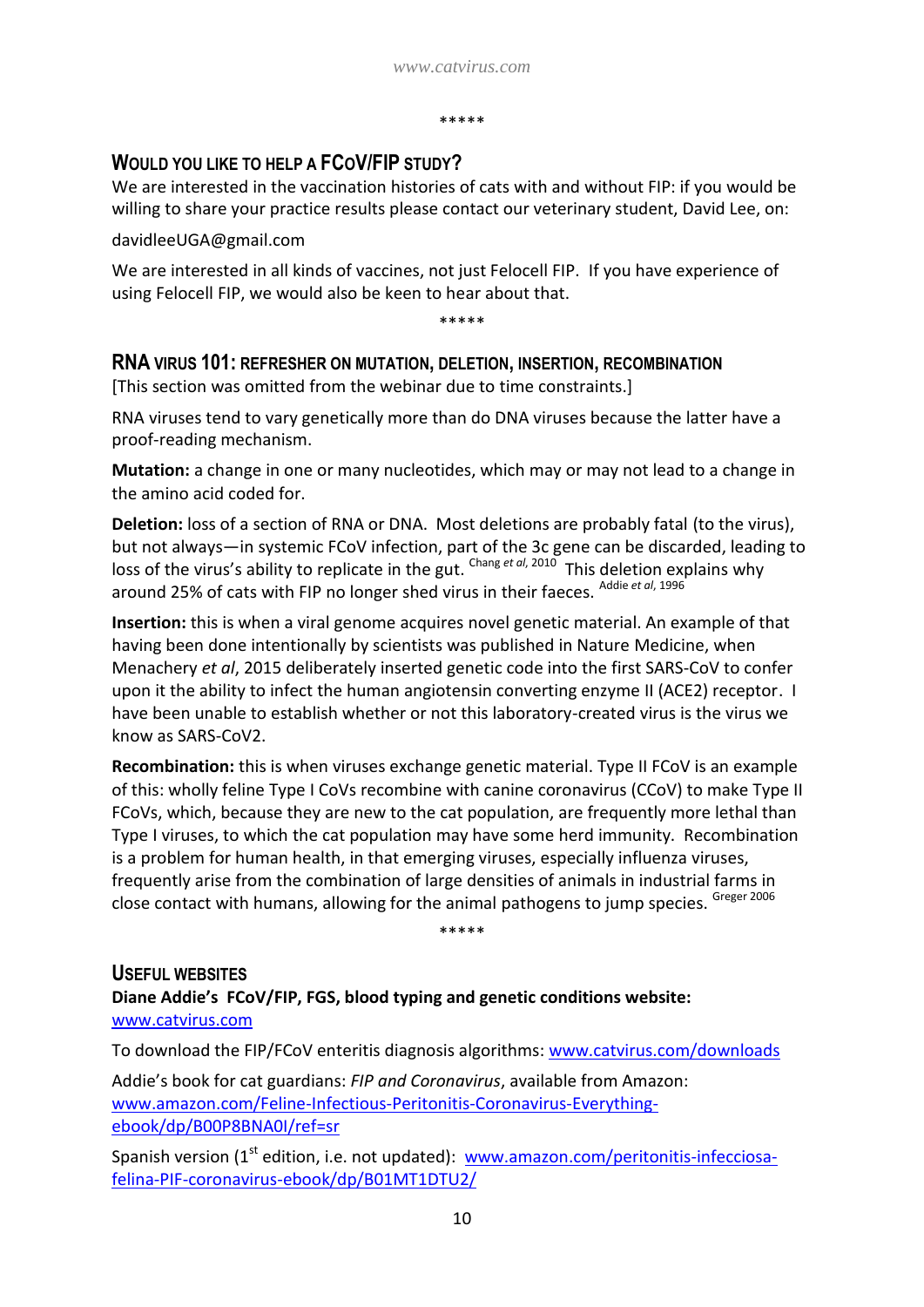#### **Biogal website:** [www.biogal.com](http://www.biogal.com/)

Queries about purchasing FCoV Immunocomb antibody test kit: email [info@biogal.com.](mailto:info@biogal.com)

**Mutian website:** [www.Mutian.us](http://www.mutian.us/)

**University of Glasgow Veterinary Diagnostic Services Laboratory:**  [www.gla.ac.uk/schools/vet/cad/](https://www.gla.ac.uk/schools/vet/cad/)

#### **SARS-CoV2 information online**:

Obviously PubMed [\(https://pubmed.ncbi.nlm.nih.gov/\)](https://pubmed.ncbi.nlm.nih.gov/) is the go-to for peer-reviewed papers on COVID-19 as well as FCoV /FIP.

There is also a website which publishes papers prior to peer review: [www.medrxiv.org/](https://www.medrxiv.org/)

For latest numbers on SARS-CoV2:<https://www.worldometers.info/coronavirus/>

I recommend the YouTube channel of Dr Mike Hansen who is a thoracic specialist: [\(www.youtube.com/channel/UCMSsLqxqvZsNXi0Z-VjN89A\)](http://www.youtube.com/channel/UCMSsLqxqvZsNXi0Z-VjN89A).

**SARS-CoV2 in domestic animals:** [https://www.avma.org/resources-tools/animal-health](https://www.avma.org/resources-tools/animal-health-and-welfare/covid-19/depth-summary-reports-naturally-acquired-sars-cov-2-infections-domestic-animals-and-farmed-or?fbclid=IwAR3FHl3wpZuy7aT0THY1cVUf_SsisvT5jMZljtunGsd73-PX82hNBdi94-A)[and-welfare/covid-19/depth-summary-reports-naturally-acquired-sars-cov-2-infections](https://www.avma.org/resources-tools/animal-health-and-welfare/covid-19/depth-summary-reports-naturally-acquired-sars-cov-2-infections-domestic-animals-and-farmed-or?fbclid=IwAR3FHl3wpZuy7aT0THY1cVUf_SsisvT5jMZljtunGsd73-PX82hNBdi94-A)[domestic-animals-and-farmed](https://www.avma.org/resources-tools/animal-health-and-welfare/covid-19/depth-summary-reports-naturally-acquired-sars-cov-2-infections-domestic-animals-and-farmed-or?fbclid=IwAR3FHl3wpZuy7aT0THY1cVUf_SsisvT5jMZljtunGsd73-PX82hNBdi94-A)[or?fbclid=IwAR3FHl3wpZuy7aT0THY1cVUf\\_SsisvT5jMZljtunGsd73-PX82hNBdi94-A](https://www.avma.org/resources-tools/animal-health-and-welfare/covid-19/depth-summary-reports-naturally-acquired-sars-cov-2-infections-domestic-animals-and-farmed-or?fbclid=IwAR3FHl3wpZuy7aT0THY1cVUf_SsisvT5jMZljtunGsd73-PX82hNBdi94-A)

#### **SARS-CoV2 and cats ABCD guideline:**

<http://www.abcdcatsvets.org/sars-coronavirus-2-and-cats/>

#### **ONLINE VIDEOS**

How FCoV transmission occurs:

English:<http://www.youtube.com/watch?v=rkqUjeQNEQs>

French[: http://www.youtube.com/watch?v=JrnopBFAr8A&feature=plcp](http://www.youtube.com/watch?v=JrnopBFAr8A&feature=plcp)

FIP pathogenesis: <http://www.youtube.com/watch?v=6RyI2LI9R9Q&feature=related>

Cat litter video[: https://www.bitchute.com/video/JnxhgvQqo9Xq/](https://www.bitchute.com/video/JnxhgvQqo9Xq/)

<https://youtu.be/eEkOFXh8Xd4>

Preventing FIP by antibody testing:<https://youtu.be/nDy1VPiA9z8>

The truth about the FIP vaccine: [www.bitchute.com/video/v06NRacWVie8/](http://www.bitchute.com/video/v06NRacWVie8/)

In protest against YouTube's censorship of many content producers, I release my videos first on Bitchute and am exploring producing my videos on freedom platforms such as Lbry and Pocketnet, at present I have only mastered uploading to Bitchute though.

**Freedom of speech is a fundamental human right which many of our ancestors died to protect.** Future generations depend upon our actions, and one method of non-violent noncooperation with those who seek to control us is to leave their data-collecting social media such as Facebook, Google, Instagram, WhatsApp, Twitter and YouTube and to give our valuable attention time instead to platforms that endorse privacy, such as the DuckDuckGo search engine, Brave brower, MeWe, etc.

**Contact:** please do NOT try to contact me via Facebook; I am unlikely to reply to you for reasons given above. If you want to contact me, my email address is [draddie@catvirus.com.](mailto:draddie@catvirus.com) If you want to refer your clients to me please direct them to the consultation packages on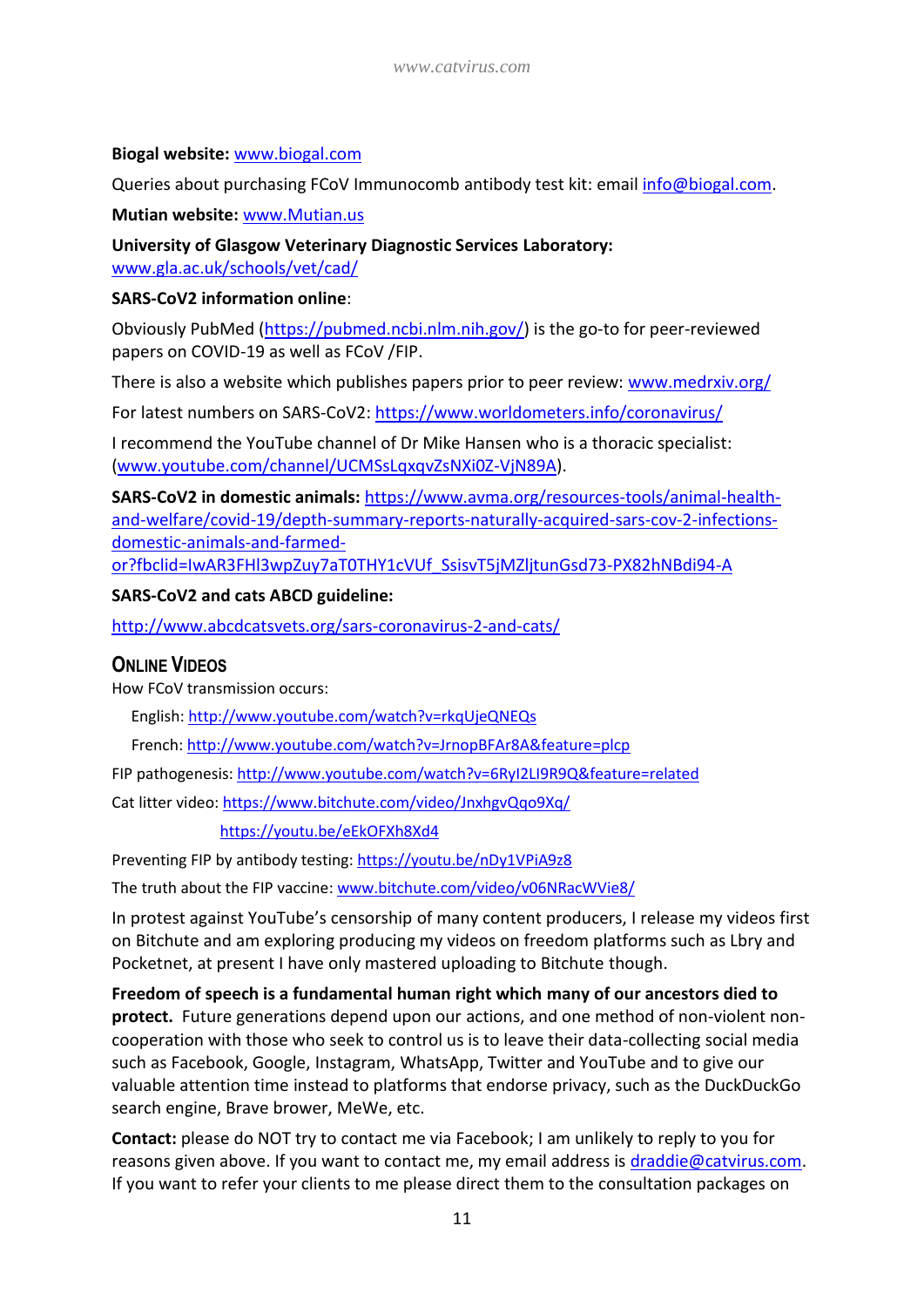the home page of catvirus.com and send me an email with your consent to contact your client (RCVS rules to which I am bound). If you would like to subscribe to my veterinary email list, email me with "Subscribe vet" as the subject.

#### **ACKNOWLEDGEMENTS**

Enormous thanks to Dr Len Small and Dr Yotam Copelovitz of Biogal Laboratories for arranging, sponsoring, and promoting this webinar. Especially I thank them for not influencing in any way the content of the webinar or these notes. I am grateful to Dr Albert Ahn for chairing the webinar so graciously.

None of my research could have been conducted without the amazing cat guardians and their veterinary surgeons who—for over 3 decades—have provided me with material from naturally-occurring FCoV and FIP cases for my research: I will be forever indebted to them. I will also be forever indebted to Prof. Os Jarrett for being brave enough to take on a PhD student who refused to experiment on laboratory cats.

I am sincerely grateful to the catvirus.com subscribers and donors who have funded the majority of my research, and recently have supported me personally as well.

#### **REFERENCES**

Addie DD, Toth S, Murray GD, Jarrett O. 1995. The risk of feline infectious peritonitis in cats naturally infected with feline coronavirus. Am. J. Vet. Res. **56** 4 429-434.

Addie DD, Toth S, Herrewegh AAPM, Jarrett O. 1996. Feline coronavirus in the intestinal contents of cats with feline infectious peritonitis. The Veterinary Record. **139** 522-523.

Addie, D.D., and Jarrett, J.O. 2001. Use of a reverse-transcriptase polymerase chain reaction for monitoring feline coronavirus shedding by healthy cats. *Vet. Rec*. 148:649-653.

Addie D.D, Schaap I.A.T, Nicolson L, Jarrett O. 2003. Persistence and transmission of natural type I feline coronavirus infection. J. Gen. Virol. 84 (10): 2735-2744.

Addie D.D, McLachlan SA, Golder M., Ramsay I, Jarrett O. 2004. Evaluation of an in-practice test for feline coronavirus antibodies. Journal of Feline Medicine and Surgery. **6** 2 63-68

Addie DD, McDonald M, Audhuy S, Burr P, Hollins J, Kovacic R, Lutz H, Luxton Z, Mazar S, Meli M. 2012. Quarantine protects Falkland Islands (Malvinas) Cats from Feline Coronavirus Infection. J Feline Med Surg. 14 2 171-176.

Addie DD, le Poder S, Burr P, Decaro N, Graham E, Hofmann-Lehmann R, Jarrett O, McDonald M, Meli ML. 2015. Utility of feline coronavirus antibody tests. J Feline Med Surg 17(2):152-62.

Addie DD, Boucraut-Baralon C, Egberink H, Frymus T, Gruffydd-Jones T, Hartmann K, Horzinek MC, Hosie MJ, Lloret A, Lutz H, Marsilio F, Pennisi MG, Radford AD, Thiry E, Truyen U, Möstl K; European Advisory Board on Cat Diseases. 2015. Disinfectant choices in veterinary practices, shelters and households: ABCD guidelines on safe and effective disinfection for feline environments. *J Feline Med Surg.* 17(7):594-605.

Addie D, Houe L, Maitland K, Passantino G, Decaro N. 2020. Effect of cat litters on feline coronavirus infection [of cell culture and cats. J](https://journals.sagepub.com/doi/full/10.1177/1098612X19848167) Feline Med Surg. 22(4):350-357.

Addie DD. Curran S, Bellini F, Crowe B, Sheehan E, Ukrainchuk L, Decaro N. 2020. Oral Mutian® X stopped faecal feline coronavirus shedding by naturally infected cats. Res. Vet. Sci. 130:222-229.. doi: 10.1016/j.rvsc.2020.02.012.

Ahmed AE. Incidence of coronavirus disease (COVID-19) and countries affected by malarial infections. Travel Med Infect Dis. 2020 Apr 22 : 101693. doi: 10.1016/j.tmaid.2020.101693

Astruc, Lionel. 2019. L'art de la fausse générosité: La fondation Bill et Melinda Gates. Dandelion press. Currently out of print, so watch this interview with him (English subtitles): <https://www.youtube.com/watch?v=Dqzt6yAmdDE>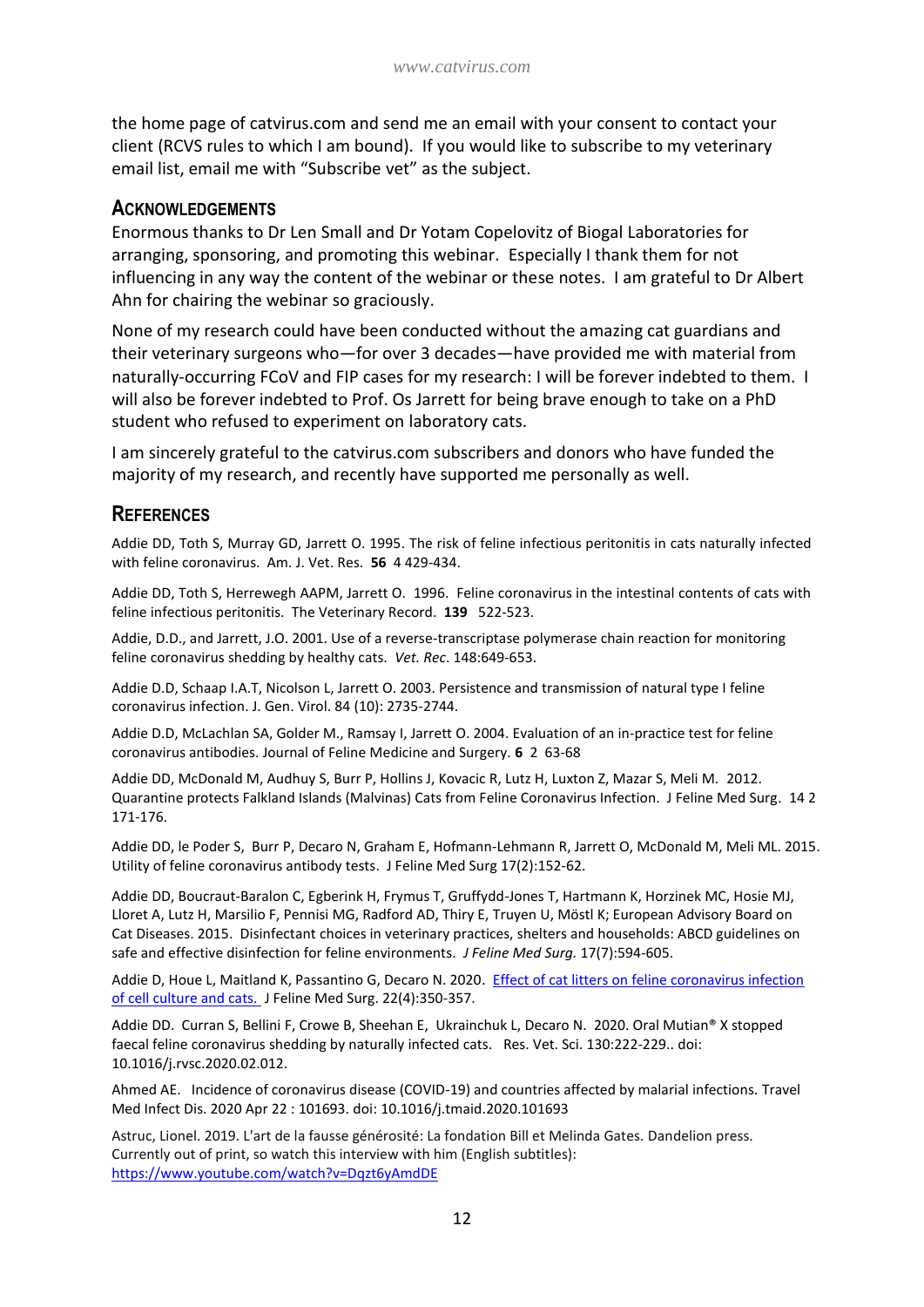Barker EN, Stranieri A, Helps CR, Porter EL, Davidson AD, Day MJ, Knowles T, Kipar A, Tasker S. Limitations of using feline coronavirus spike protein gene mutations to diagnose feline infectious peritonitis. Vet Res. 2017 Oct 5;48(1): 60

Chang HW, de Groot RJ, Egberink HF, Rottier PJ. 2010 Feline infectious peritonitis; insights into feline coronavirus pathobiogenesis and epidemiology based on genetic analysis of the viral 3c gene. J Gen Virol. 91(Pt 2):415-20

Corbett J. 2020. Investigative journalist James Corbett has also made a series of documentaries on Bill Gates: [https://www.bitchute.com/video/wQSYdAX\\_9JY/](https://www.bitchute.com/video/wQSYdAX_9JY/) (the videos are also on YouTube, but will likely be censored and taken down shortly).

Decaro N, Lorusso A. 2020. Novel human coronavirus (SARS-CoV-2): A lesson from animal coronaviruses. Vet Microbiol. 2020 May; 244: 108693.

Dunbar D, Kwok W, Graham E, Armitage A, Irvine R, Johnston P, McDonald M, Montgomery D, Nicolson L, Robertson E, Weir W, Addie DD. 2019. Diagnosis of non-effusive feline infectious peritonitis by reverse transcriptase quantitative polymerase chain reaction from mesenteric lymph node fine needle aspirates. **J**  Feline Med Surg. 21(10):910-921.

Dye C, Helps CR, Siddell SG. 2008 Evaluation of real-time RT-PCR for the quantification of FCoV shedding in the faeces of domestic cats. J Feline Med Surg. 10(2):167-74.

Erles K, Toomey C, Brooks HW, Brownlie J. 2003. Detection of a group 2 coronavirus in dogs with canine infectious respiratory disease. Virology. 310(2):216-23.

Fehr D, Holznagel E, Bolla S, Hauser B., Herrewegh AAPM, Horzinek MC, Lutz H. 1997. Placebo-controlled evaluation of a modified life virus vaccine against feline infectious peritonitis: safety and efficacy under field conditions. *Vaccine* **15** (10): 1101-1109.

Felten, S, Leutenegger, CM, Balzer, HJ, Pantchev, N, Matiasek, K, Wess, G, Egberink, H, Hartmann, K. 2017. Sensitivity and specificity of a real-time reverse transcriptase polymerase chain reaction detecting feline coronavirus mutations in effusion and serum/plasma of cats to diagnose feline infectious peritonitis. BMC veterinary research 13, 228.

Gautret P, Lagier JC, Parola P, Hoang VT, Meddeb L, Sevestre J, Mailhe M, Doudier B, Aubry C, Amrane S, Seng P, Hocquart M, Eldin C, Finance J, Vieira VE, Dupont HT, Honoré S, Stein A, Million M, Colson P, La Scola B, Veit V, Jacquier A, Deharo JC, Drancourt M, Fournier PE, Rolain JM, Brouqui P, Raoult D. Clinical and microbiological effect of a combination of hydroxychloroquine and azithromycin in 80 COVID-19 patients with at least a six-day follow up: A pilot observational study. Travel Med Infect Dis. 2020 Apr 11:101663.

Greger M. 2006. Bird flu: A virus of our own hatching. Lantern Books. New York, New York, USA. ISBN: 978- 1590560983

Halfmann PJ, Hatta M, Chiba S, et al. Transmission of SARS-CoV-2 in Domestic Cats [published online ahead of print, 2020 May 13]. *N Engl J Med*. 2020;10.1056/NEJMc2013400. doi:10.1056/NEJMc2013400

Herrewegh AAPM, Mahler M., Hedrich HJ, Haagmans BL, Egberink HF., Horzinek MC., Rottier PJM, de Groot RJ. 1997. Persistence and evolution of feline coronavirus in a closed cat-breeding colony. Virology **234:** 349- 363.

Herrewegh AAPM, Smeenk I., Horzinek MC., Rottier PJM, de Groot RJ. 1998 Feline coronavirus type II strains 79-1683 and 79-1146 originate from a double recombination between feline coronavirus type I and canine coronavirus. J. Virol. 72(5): 4508-4514.

Jaume M, Yip MS, Kam YW, Cheung CY, Kien F, Roberts A, Li PH, Dutry I, Escriou N, Daeron M, Bruzzone R, Subbarao K, Peiris JS, Nal B, Altmeyer R. 2012. SARS CoV subunit vaccine: antibody-mediated neutralisation and enhancement. *Hong Kong Med J*. 2012;18 Suppl 2:31‐36.

Kipar A., Kremendahl J., Addie D.D., Leukert W., Grant C. K. Reinacher M. 1998 Fatal enteritis associated with coronavirus infection in cats. J. Comp. Path. 119: 1-14.

Kipar A, Baptiste K, Barth A, Reinacher M. 2006. Natural FCoV infection: cats with FIP exhibit significantly higher viral loads than healthy infected cats. JFMS 8: 69-72.

Liu L, Wei Q, Lin Q, et al. Anti-spike IgG causes severe acute lung injury by skewing macrophage responses during [acute SARS-CoV infection.](https://www.ncbi.nlm.nih.gov/pmc/articles/PMC6478436/) *JCI Insight*. 2019;4(4):e123158. doi:10.1172/jci.insight.123158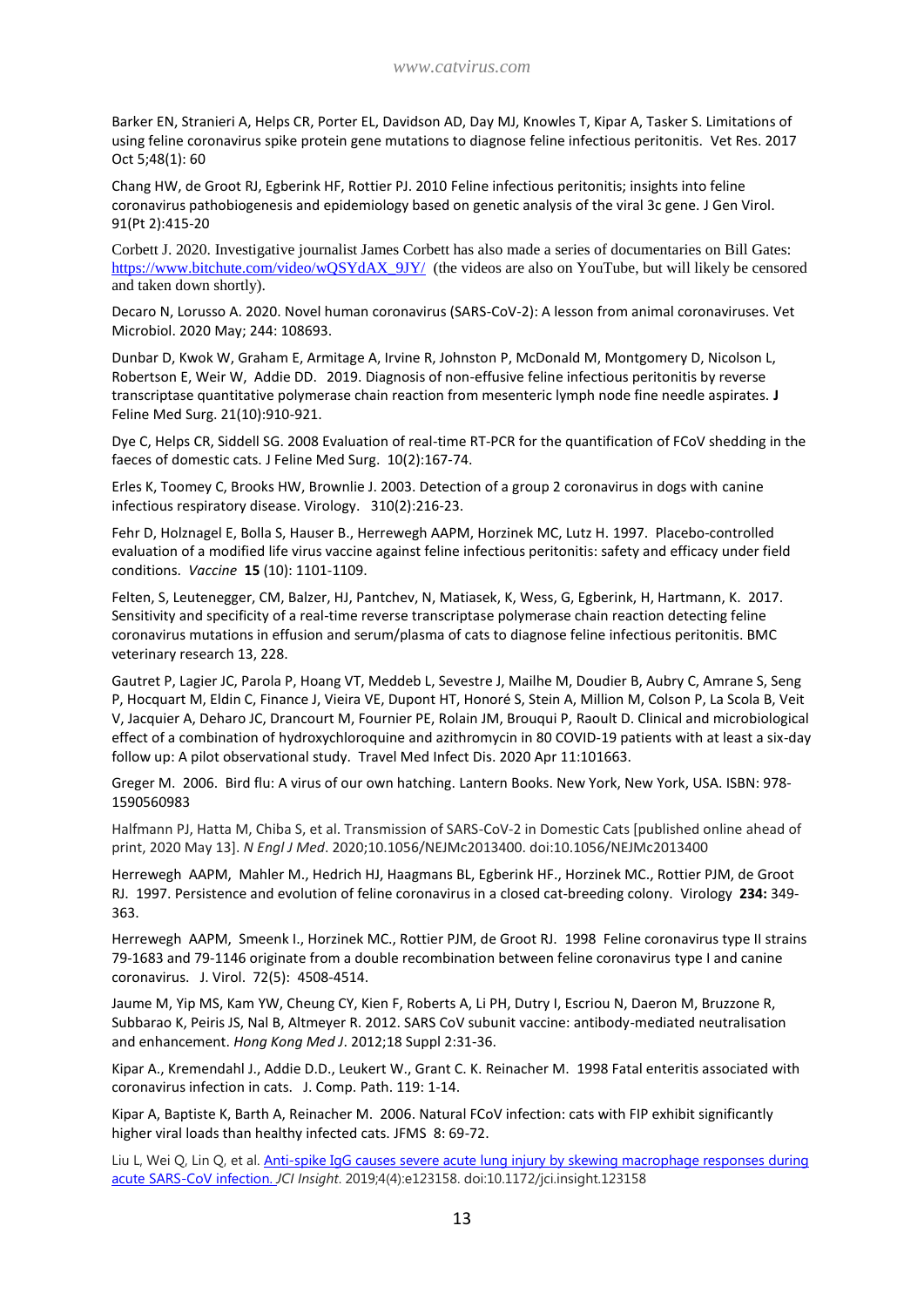Longstaff L, Porter E, Crossley VJ, Hayhow SE, Helps CR, Tasker S. J. 2017. Feline [coronavirus quantitative](https://pubmed.ncbi.nlm.nih.gov/26474594/?from_term=effusion+feline+infectious+peritonitis&from_page=2&from_pos=1)  [reverse transcriptase polymerase chain reaction on effusion](https://pubmed.ncbi.nlm.nih.gov/26474594/?from_term=effusion+feline+infectious+peritonitis&from_page=2&from_pos=1) samples in cats with and without feline infectious [peritonitis. F](https://pubmed.ncbi.nlm.nih.gov/26474594/?from_term=effusion+feline+infectious+peritonitis&from_page=2&from_pos=1)eline Med Surg. 19(2):240-245. doi: 10.1177/1098612X15606957.

Meli ML, Burr P, Decaro N, Graham E, Jarrett O, Lutz H, McDonald M, Addie DD. 2013 Samples with high virus loads cause a trend toward lower signal in feline coronavirus antibody tests. J Feline Med Surg 15 4 295 – 299

Menachery VD, Yount BL Jr, Debbink K, Agnihothram S, Gralinski LE, Plante JA, Graham RL, Scobey T, Ge XY, Donaldson EF, Randell SH, Lanzavecchia A, Marasco WA, Shi ZL, Baric RS. 2015. A SARS-like cluster of circulating bat coronaviruses shows potential for human emergence. Nat Med. 21(12):1508-13. doi: 10.1038/nm.3985. Epub 2015 Nov 9. Erratum in: Nat Med. 2016 Apr;22(4):446.

Million M, Lagier JC, Gautret P, Colson P, Fournier PE, Amrane S, Hocquart M, Mailhe M, Esteves-Vieira V, Doudier B, Aubry C, Correard F, Giraud-Gatineau A, Roussel Y, Berenger C, Cassir N, Seng P, Zandotti C, Dhiver C, Ravaux I, Tomei C, Eldin C, Tissot-Dupont H, Honoré S, Stein A, Jacquier A, Deharo JC, Chabrière E, Levasseur A, Fenollar F, Rolain JM, Obadia Y, Brouqui P, Drancourt M, La Scola B, Parola P, Raoult D. Early treatment of COVID-19 patients with hydroxychloroquine and azithromycin: A retrospective analysis of 1061 cases in Marseille, France. Travel Med Infect Dis. 2020 May 5:101738. doi: 10.1016/j.tmaid.2020.101738.

Pedersen NC, Kim Y, Liu H, Galasiti Kankanamalage AC, Eckstrand C, Groutas WC, Bannasch M, Meadows JM, Chang KO. 2018. Efficacy of a 3C-like protease inhibitor in treating various forms of acquired feline infectious peritonitis*.* J. Feline Med. Surg. 20 (4): 378-392.

Pedersen NC, Perron M, Bannasch M, Montgomery E, Murakami E, Liepnieks M, Liu H. 2019. Efficacy and safety of the nucleoside analog GS-441524 for treatment of cats with naturally occurring feline infectious peritonitis. J Feline Med Surg. 21(4):271-281.

Porter E, Tasker S, Day MJ, Harley R, Kipar A, Siddell SG, Helps CR. 2014 Amino acid changes in the spike protein of feline coronavirus correlate with systemic spread of virus from the intestine and not with feline infectious peritonitis. Vet Res. 45:49.

Takano T, Katoh Y, Doki T, Hohdatsu T. 2013. Effect of chloroquine on feline infectious peritonitis virus infection in vitro and in vivo. Antiviral Res. 99**(**2):100-7.

Tasker S. 2018. Diagnosis of feline infectious peritonitis: Update on evidence supporting available tests. J Feline Med Surg. 20(3):228-243.

Terada Y, Matsui N, Noguchi K, Kuwata R, Shimoda H, Soma T, Mochizuki M, Maeda K. 2014. Emergence of pathogenic coronaviruses in cats by homologous recombination between feline and canine coronaviruses. PLoS One. 9(9):e106534.

Tsai HY, Chueh LL, Lin CN, Su BL. 2011 [Clinicopathological findings and disease staging of feline infectious](http://www.ncbi.nlm.nih.gov/pubmed/21216644)  peritonitis: 51 [cases from 2003 to 2009 in Taiwan.](http://www.ncbi.nlm.nih.gov/pubmed/21216644) J Feline Med Surg. 13(2):74-80.

Wichmann D, Sperhake JP, Lütgehetmann M, Steurer S, Edler C, Heinemann A, Heinrich F, Mushumba H, Kniep I, Schröder AS, Burdelski C, de Heer G, Nierhaus A, Frings D, Pfefferle S, Becker H, Bredereke-Wiedling H, de Weerth A, Paschen HR, Sheikhzadeh-Eggers S, Stang A, Schmiedel S, Bokemeyer C, Addo MM, Aepfelbacher M, Püschel K, Kluge S. Autopsy Findings and Venous Thromboembolism in Patients With COVID-19: A Prospective Cohort Study. Ann Intern Med. 2020 May 6. https://www.acpjournals.org/doi/10.7326/M20-2003

Vennema H., de Groot R.J., Harbour D.A., Dalderup M., Gruffydd-Jones T., Horzinek M.C., Spaan W.J.M. 1990 Early death after feline infectious peritonitis virus challenge due to recombinant vaccinia virus immunization. Journal of Virology. **64:** 3 1407-1409.

Zheng S, Fan J, Yu F, et al. Viral load dynamics and disease severity in patients infected with SARS-CoV-2 in Zhejiang province, China, January-March 2020: retrospective cohort study. *BMJ*. 2020;369:m1443. Published 2020 Apr 21. doi:10.1136/bmj.m1443.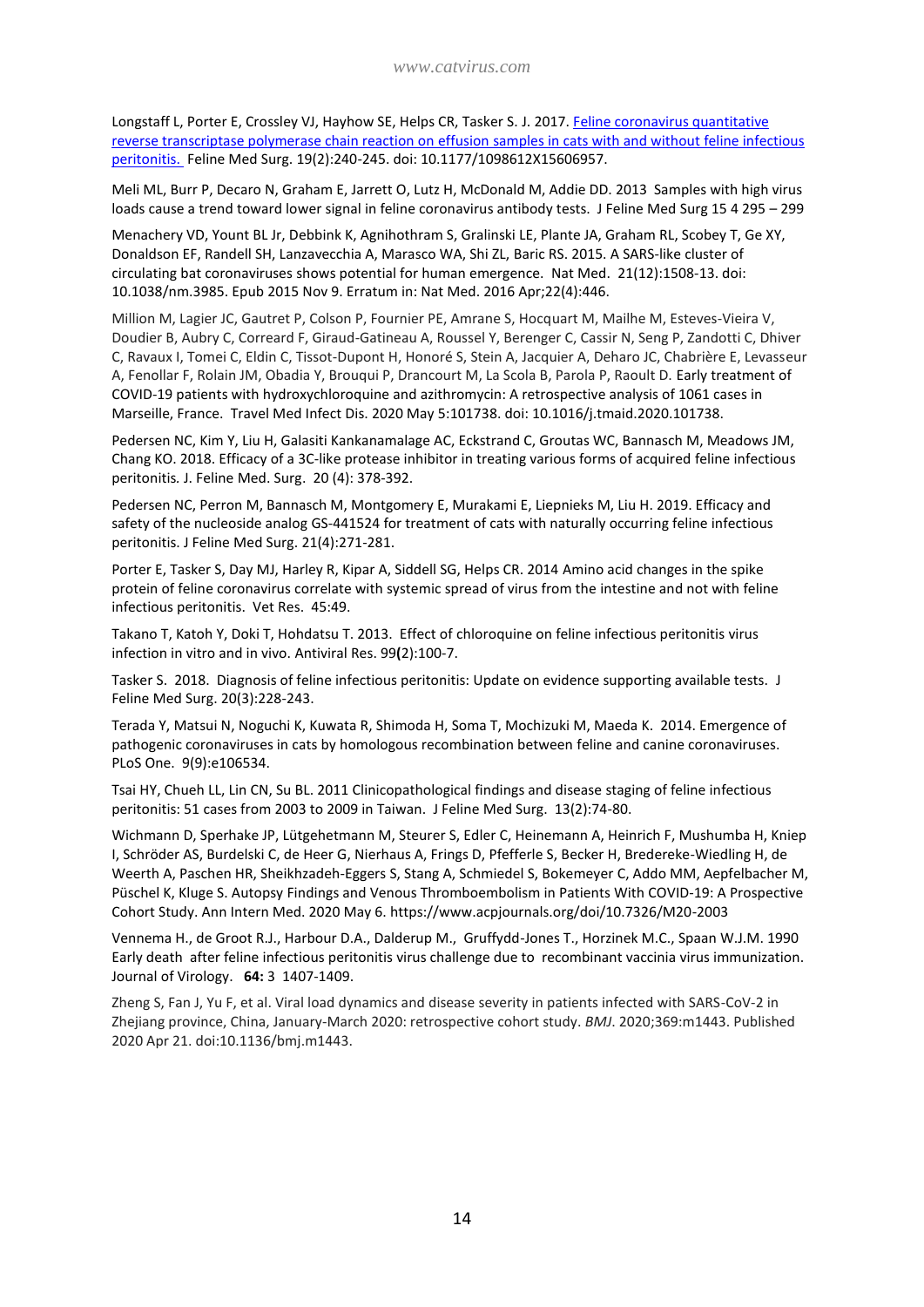#### **EFFUSIVE FIP DIAGNOSTIC ALGORITHM**



\* It is essential to use only the most sensitive FCoV antibody and RT-PCR tests.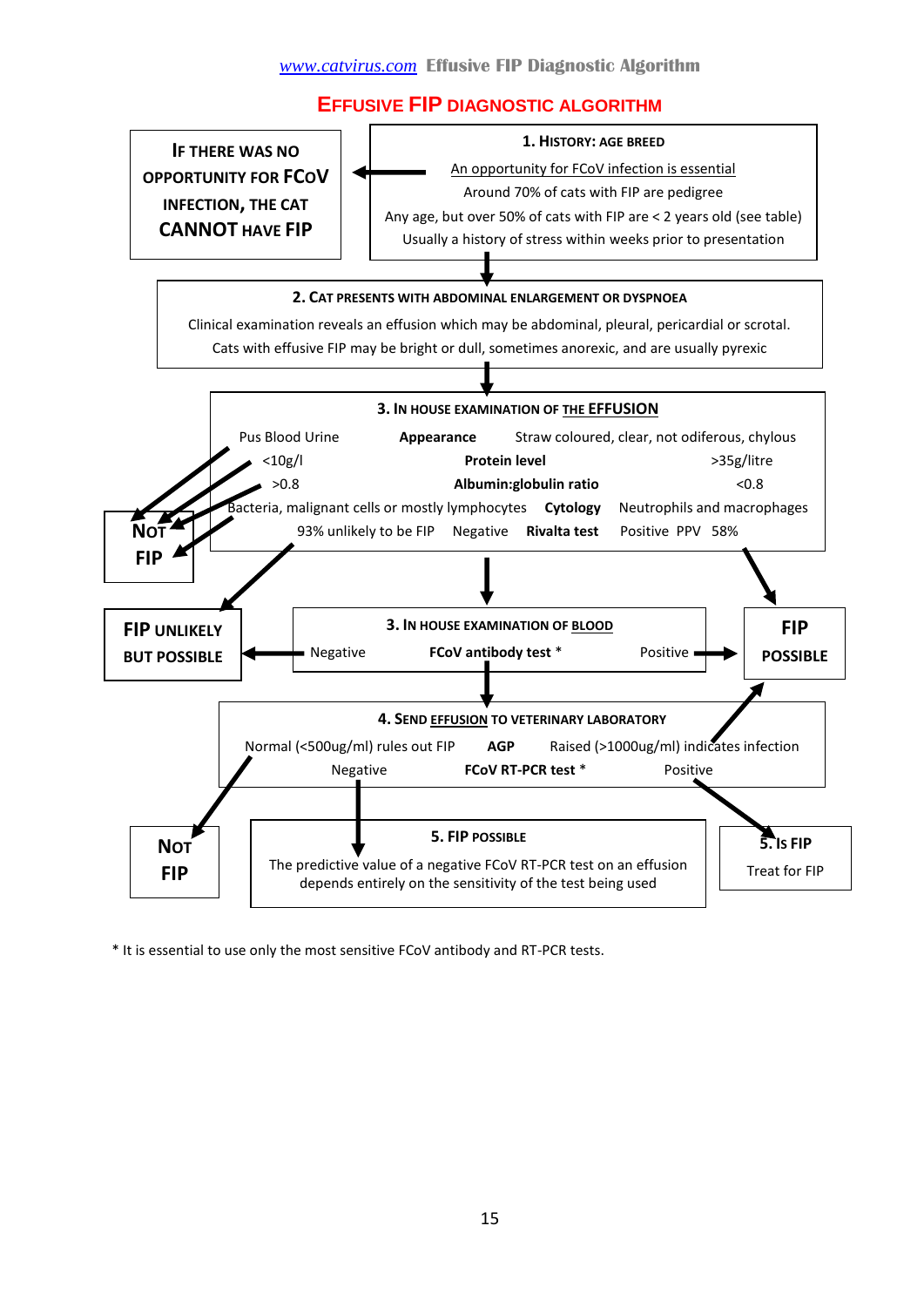## **NON-EFFUSIVE FIP DIAGNOSTIC ALGORITHM**



\* Note that 15% of cats with FIP have alb:glob of 0.8, therefore I have written over (>) 0.8 here

\*\* Use FCoV antibody test kits with best sensitivity available <sup>Addie et al, 2015</sup>

\*\*\* Positive FCoV RT-PCR on CSF does not equate with a diagnosis of FIP